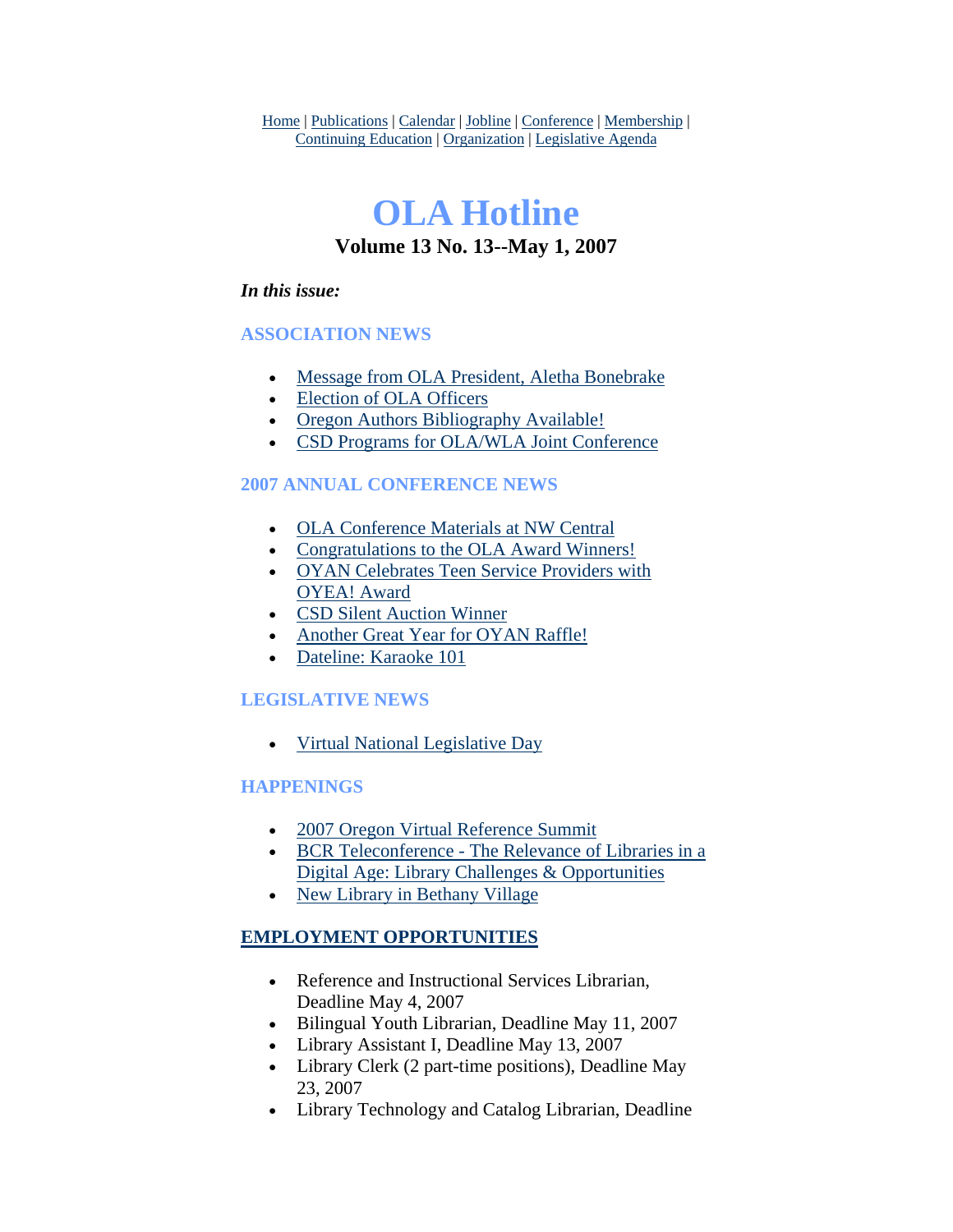May 31, 2007

- <span id="page-1-0"></span>• Manager of Library Technical Services, Deadline June 4, 2007
- Library Technician 3, Open Until Filled
- Music Librarian, Open Until Filled
- Digital Projects and Catalog Management Librarian, Open Until Filled
- Secondary Research Analyst, Open Until Filled
- Reference and Distance Services Librarian, Open Until Filled
- Library Technican 3, Open Until Filled
- Library Director (Veneta), Open Until Filled
- BTS Business Analyst, Open Until Filled
- Library Executive Assistant, Open Until Filled
- Assistant University Librarian Public Services, Open Until Filled
- Business & Economics Reference & Instruction Librarian, Open Until Filled
- Library Director (Lakeview), Open Until Filled

## **CALENDAR**

## **Association News**

#### **Message from OLA President, Aletha Bonebrake**

We are coming up on a critical May 15 election that will determine the future of the Jackson County Library. This wonderful library system is the largest in recent US history to be closed. The Oregon Library Association salutes the spirit of Jackson County Library staff. In support of Jackson County, the Oregon Library Association Executive Board adopted the following resolution at its Annual Conference in Corvallis. May these words inspire us all to remember why we serve and why the good fight is always worth fighting.

#### **LET IT BE KNOWN**

#### **WHEREAS**

All 15 branches of the Jackson County Library are closed

#### **WHEREAS**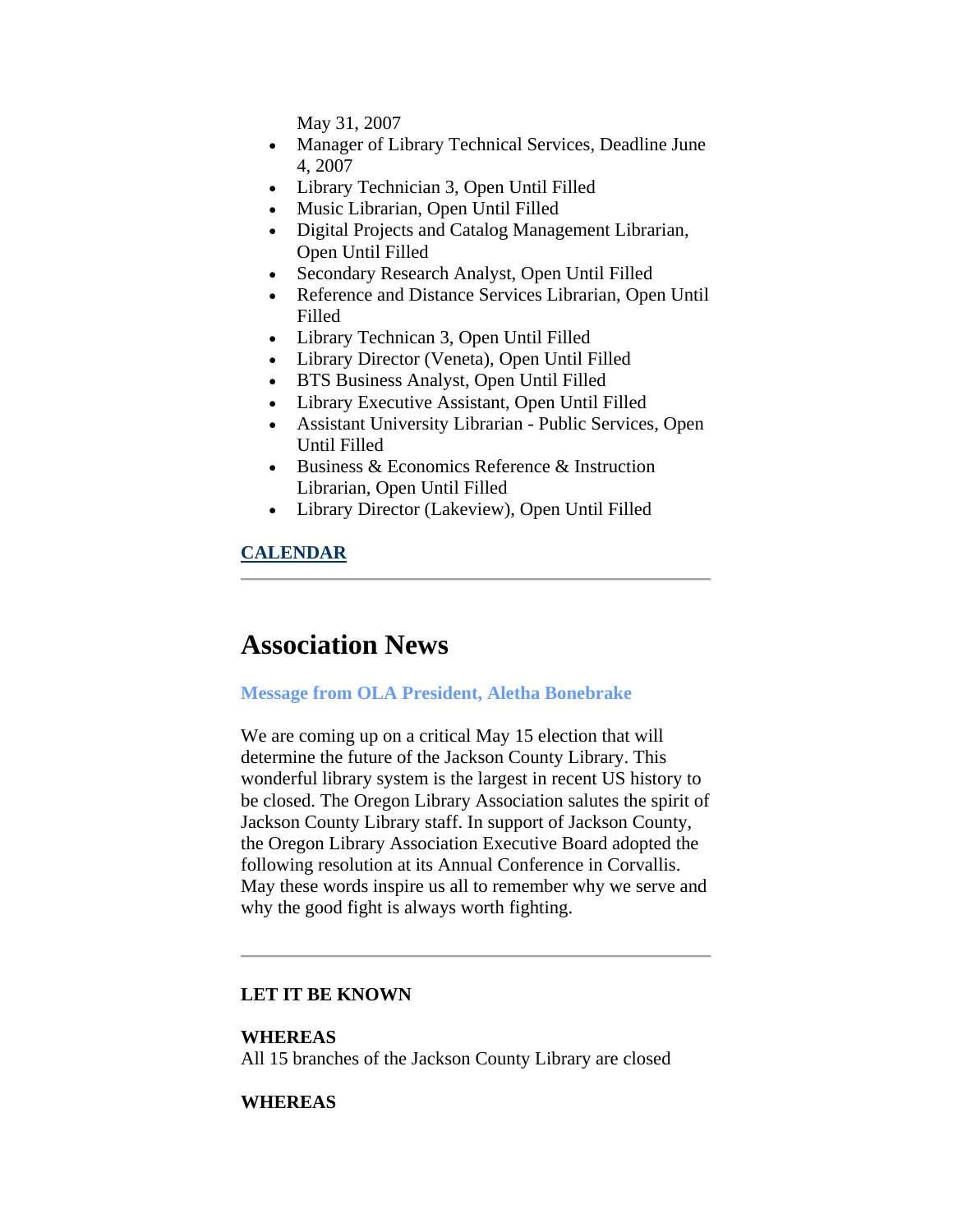<span id="page-2-0"></span>Democracy depends on literate and informed citizens, and free access to libraries provides all citizens regardless of age, gender, ethnic background or economic status, the resources to become informed and knowledgeable

#### **WHEREAS**

Without public libraries young children do not receive the benefits of early literacy development through preschool story times, "Babies in the Library" programs, Summer Reading Programs, Outreach to Child Care Services, and exposure to a wide variety of age appropriate beautifully illustrated picture books

#### **WHEREAS**

Without public libraries children and teens may not develop a love of books and reading, through book talks and programs such as Storyteller at the Library and Summer Reading

#### **WHEREAS**

Without public libraries people of all ages may not experience a wide variety of books, audio books, and other library materials; access accurate and reliable information; have free access to the Internet and other electronic resources; have the assistance of experienced librarians to find accurate and reliable information; and participate in community meetings and cultural events

#### **WHEREAS**

Without public libraries homebound individuals are unable to access accurate and reliable information and meet their reading needs

#### **WHEREAS**

Jackson County Library is a model of efficient and effective library service

#### **THEREFORE**

Let it be known that the Oregon Library Association

#### **HEREBY**

Strongly urges support for Jackson County Library in its efforts to restore funding

**Election of OLA Officers**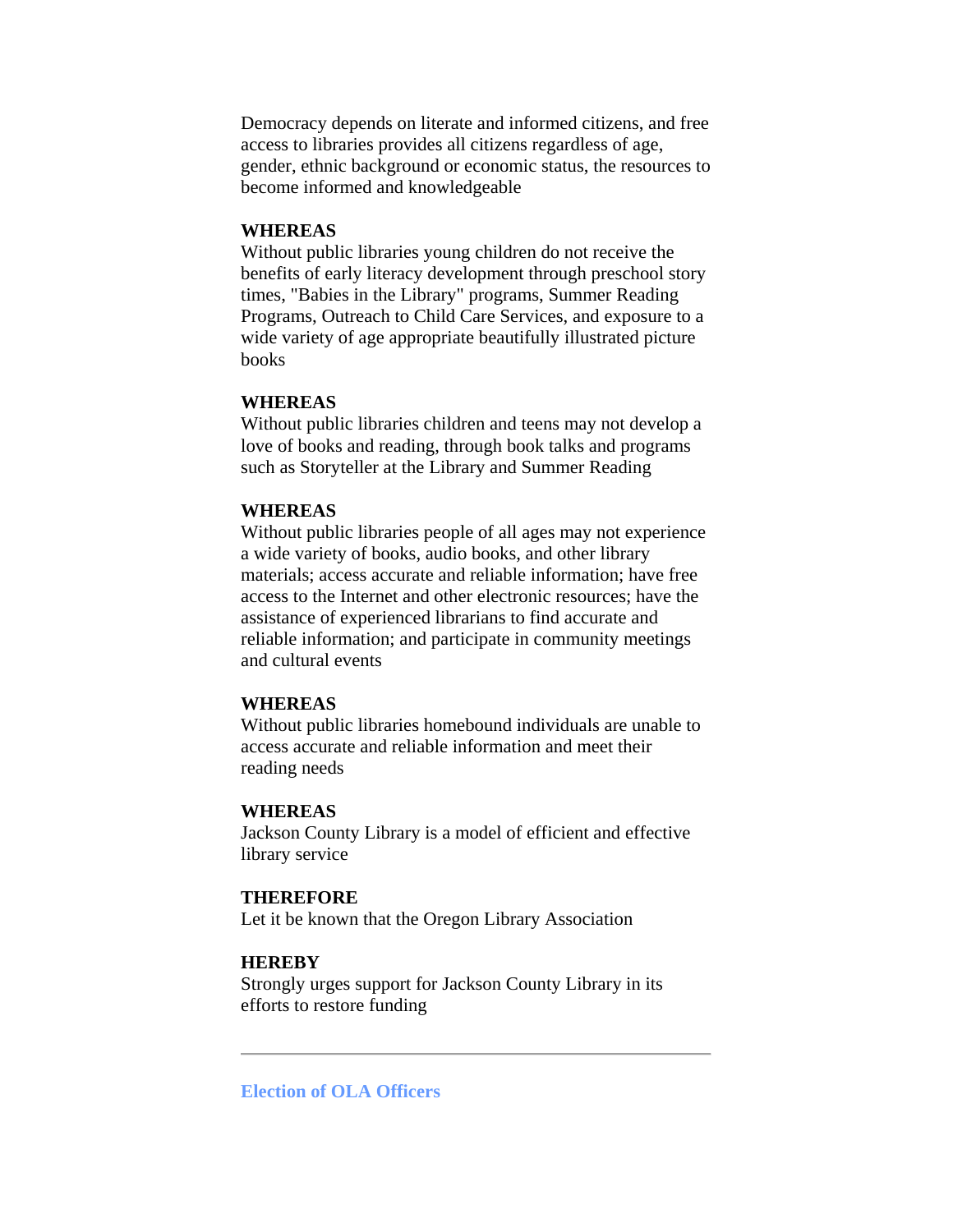<span id="page-3-0"></span>As an organization that is operated by elected and appointed officers, it is time for OLA to elect our leadership for 2007-08. Eight members of OLA have agreed to place their names in nomination to you, the membership. They are all qualified and dedicated to library service and you will have a tough time making a decision. The balloting will open on May 1st and close at the end of the day on May 15th. The election will take place via OLA's MemberClicks site and you will receive an email with instructions on May 1st.

Listed below is the slate of candidates. Full biographies and candidate statements will be a part of the ballot information sent on May 1st.

**President Elect:** Teresa Landers, Corvallis-Benton County Public Library and Mary Ginnane, Eugene Public Library

**Secretary:** Brandon Barnett, Multnomah County Library and Hannah Rempel, Oregon State University

**Treasurer:** Emily Asch, Pacific University and Shirley Roberts, Eastern Oregon University

**ALA Representative:** Suzanne Sager, Portland State University and Cara List, University of Oregon

We appreciate these individuals putting themselves up for election and OLA will be well served with whichever candidate receives the most votes. Questions can be directed to the OLA Nominating Committee: Leah Griffith, Mary Norman, Maureen Kelly.

#### **Oregon Authors Bibliography Available!**

Oregon Authors Bibliography 2005 is now available at the [OLA website](http://www.olaweb.org/)! Special features include:

- Residences of Oregon Authors
- Oregon Subject Headings
- Juvenile literature Notations

Get the latest edition of the Oregon Authors Bibliography (1933- ) for only \$10.00!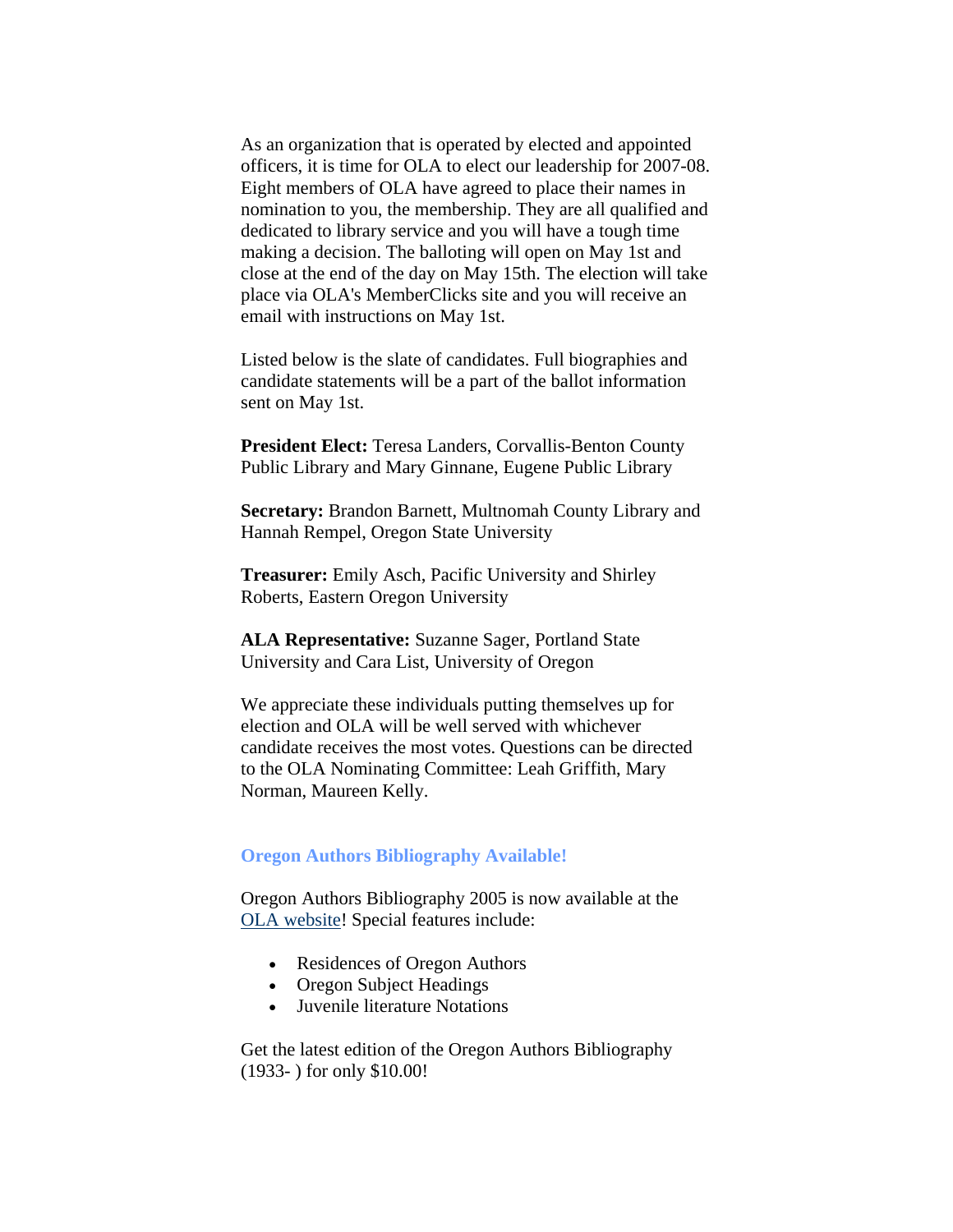#### <span id="page-4-0"></span>**CSD Programs for OLA/WLA Joint Conference**

If you are interested in presenting a CSD sponsored program at the OLA/WLA joint conference in Vancouver (yes, we mean Washington!), please contact [Karen Fischer](mailto:kfischer@cityofsalem.net) by May 10th. The CSD conference committee will meet before June to decide on our submissions to the joint conference committee, which are due August 15.

## **2007 Annual Conference News**

#### **OLA Conference Materials at NW Central**

NW Central, which is a centralized continuing education site for the Northwest region, is the outgrowth of a PORTALS project and LSTA grant. The project is fully sanctioned by OLA, which recently voted to create a new OLA board position which will act as liaison to NWCentral. OLA intends that this site become the forum for all OLA continuing education activities.

Conference presenters can add their material to [NW Central.](http://www.nwcentral.org/) To add content, simply create a free account by choosing 'login/register' on the left hand side of the page, then 'add content' under the 'add and find resources' tab. This is also a way that you can communicate with your attendees, if you wish.

To view content, choose the 'By Resource Type' link on the left hand menu and then choose one of the options listed under that link (i.e., handout or presentation).

#### **Congratulations to the OLA Award Winners!**

The Oregon Library Association (OLA) honored the following library employees and supporters at its annual conference in Corvallis during the week of April 18. These individuals were chosen for demonstrated excellence in library service in Oregon.

#### **HONORARY LIFETIME AWARD**

Ronnie Budge, 2004 Librarian of the year, was awarded the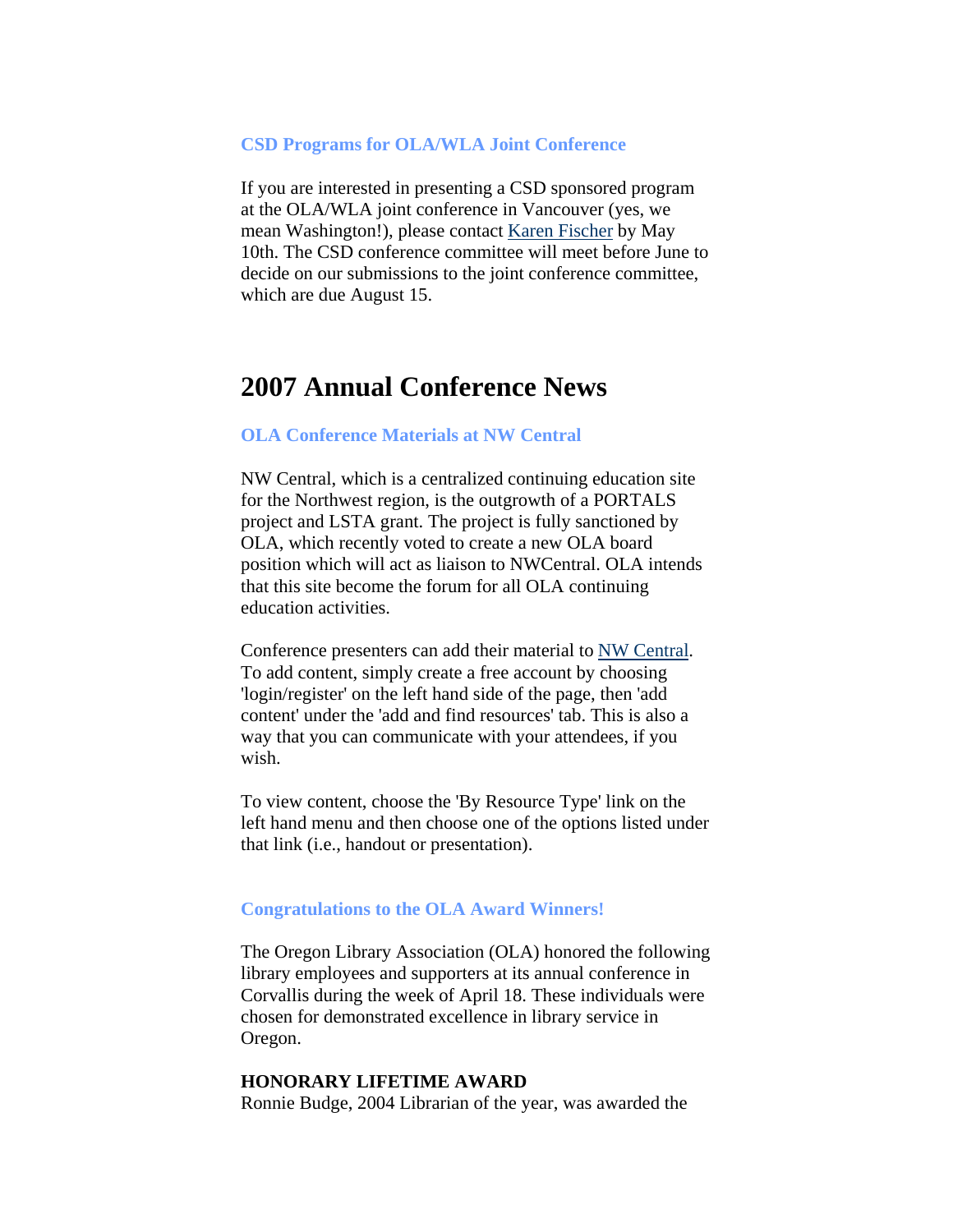Honorary Lifetime Award for Excellence in Library Services. She devoted over 33 years to library work and spent the past 20 years in the Jackson County Library. Her community partnerships and creative programs provided many opportunities for efficient innovations. She retired in February. She is now volunteering with other community leaders to facilitate the opening of the recently closed Jackson County Library.

### **OREGON LIBRARIAN OF THE YEAR & OLÉ AWARD**

Teresa Landers, Deputy Library Director of the Corvallis-Benton County Public Library, was named Oregon Librarian of the Year. Her inspiring results have had a positive impact on many communities and she is recognized as a local, regional, and national leader in library services. Teresa also won the OLÉ Award. This award is given to a person who has displayed exceptional effort and is so named in recognition of the recipient's efforts to "take the bull by the horns" to get a job done.

#### **EMPLOYEE OF THE YEAR**

Marcia Poehler, Adult Services Senior Assistant in the Salem Public Library, received the Employee of the Year Award. Marcia has been described as the "heart" of Adult Services at Salem Public Library. Nominators said she is able to combine an uncanny, pro-active sense of what needs to be done in the larger picture of work management in Adult Services, with a gracious and engaging manner for encouraging staff to collaborate on problem-solving. She also celebrates 20 years of dedication in 2007!

#### **EVELYN SIBLEY LAMPMAN AWARD**

Carol Reich, Youth Services Manager, Hillsboro Public Library, was awarded the Lampman Award. She has demonstrated leadership by inspiring generations of children to grow up to be readers, and collaborated with many partners, such as the Harkins House Juvenile Shelter and the Virginia Garcia Memorial Health Center to improve access to books and encourage reading by children and teens in her community. State Librarian Jim Scheppke notes that Reich "oversees a vibrant, active youth services department in Hillsboro which has been innovative and creative in programming and services." For nearly 20 years, Carol Reich has served as a role model for library staff who wants to make an impact on children's literacy and library use.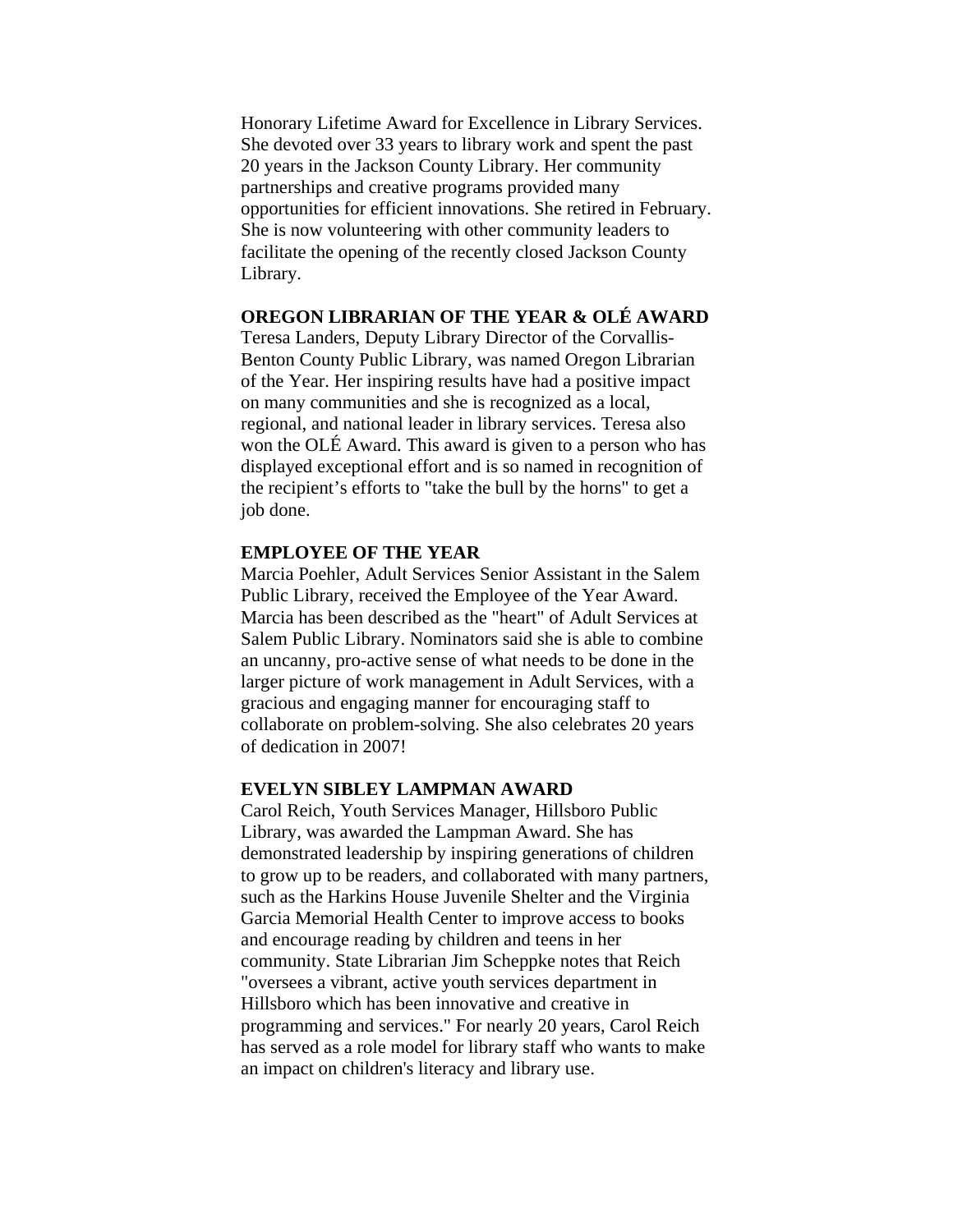<span id="page-6-0"></span>The Lampman Award is Oregon's most notable and prestigious award for library service to children. It was established in 1982 to honor a living Oregon author, librarian, or educator who has made a significant contribution to Oregon in the fields of children's literature and library services. The award is given in memory of Evelyn Sibley Lampman (1907- 1980), noted Oregon teacher, journalist, and author of children's books.

**LIBRARY SUPPORTERS OF THE YEAR** (2 Awards) The Library Supporter of the Year had two winners. Freda Vars, of the Corvallis-Benton County Public Library, was recognized for her long- time volunteer service, as well as for her years as a State Library Board member. Reading Education Assistance Dogs (R.E.A.D) Teams (handler and dog) throughout Oregon received the same award. These dedicated teams travel to different library branches after school or on weekends helping young readers.

#### **OLA PRESIDENT'S AWARD**

The OLA President's Award was given to Camila Gabaldón, Collection Development Librarian/Assistant Professor, Western Oregon University.

### **OYAN Celebrates Teen Service Providers with OYEA! Award** from April Witteveen

The Oregon Young Adult Network has wanted to give out an award for a couple of years. We've known about amazing work being done for teens in libraries throughout the state, and this year we got our chance to work out the process and make the OYEA! Award a reality. What does OYEA stand for, you ask? It's "OYAN's You're Excellent Award!" This year's award was presented on the Wednesday evening of the OLA Annual Conference. We had an excited and enthusiastic audience!

The Award Committee was very excited to receive nine fantastic nominations, some for librarians who have revolutionized the way their library serves teens, and some for projects that brought new partnerships and programming to libraries. All nominees received a certificate of appreciation. If you are interested in seeing the full list of nominees and their accomplishments, please contact [Susan Ludington](mailto:susanlu@multcolib.org), this year's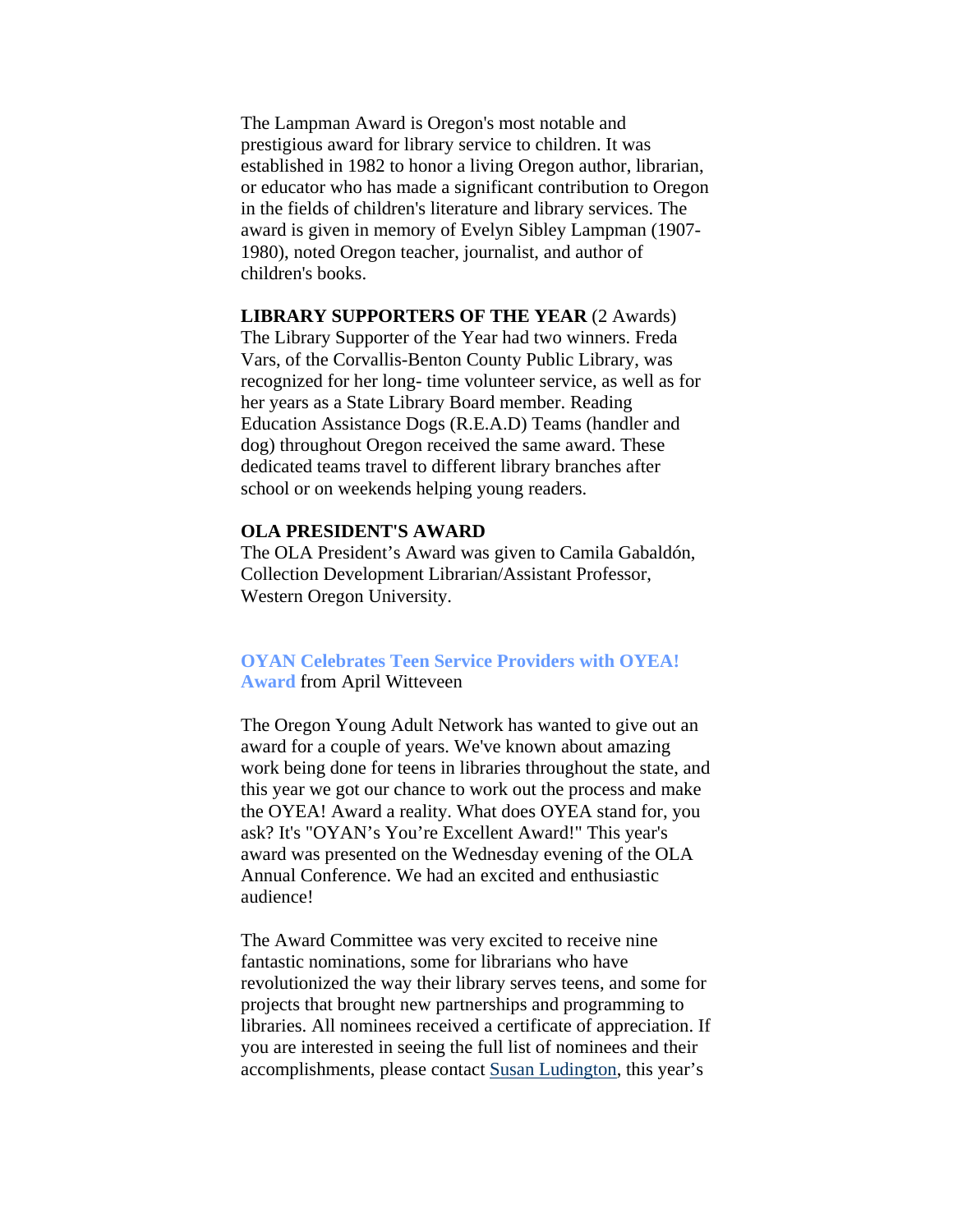<span id="page-7-0"></span>OYEA! Award Committee Chair.

Drum roll, please! The winners of this new award are Andrew Cherbas and Heidi Weisel of Corvallis-Benton County Public Library. They received an engraved plaque and also a \$100 cash award to further their work with teens. Nominated by Teresa Landers, Deputy Library Director at CBCPL, these two librarians "respond[ed] to an identified community need" to provide more programs and material collections to area teens. Their incredible successes are an inspiration to think creatively about what our libraries offer teens. Congratulations to Andrew and Heidi, and OYAN looks forward to next year's award!

#### **CSD Silent Auction Winner**

Congratulations to Nancy Spaulding of Cedar Mills Public Library, winner of the original artwork from the 2002 Summer Reading Program, "Don't Bug Me, I'm Reading." Bidding took place during the OLA Conference at the CSD table. Nancy's winning bid of \$220 purchased this wonderful framed artwork.

#### **Another Great Year for OYAN Raffle!**

The Oregon Young Adult Network again conducted its annual raffle fundraiser at this year's OLA Annual Conference in Corvallis. With a variety of great prizes, including the everenticing two-night stay at the Sylvia Beach Hotel, we sold over \$1700 in tickets. Lee-Anne Flandreau was the lucky winner of the Sylvia Beach Hotel prize.

OYAN thanks everyone who made a ticket purchase, whether for one or ten tickets. The money raised by the raffle goes toward several of OYAN's projects, including a continuing education/professional development scholarship fund for members, bringing speakers to OYAN- sponsored programs, running workshops and trainings, etc. Be on the lookout for OYAN members with YA stickers at the joint conference next year!

#### **Dateline: Karaoke 101** from Maureen Cole

For those of you who attended the Past President's Reception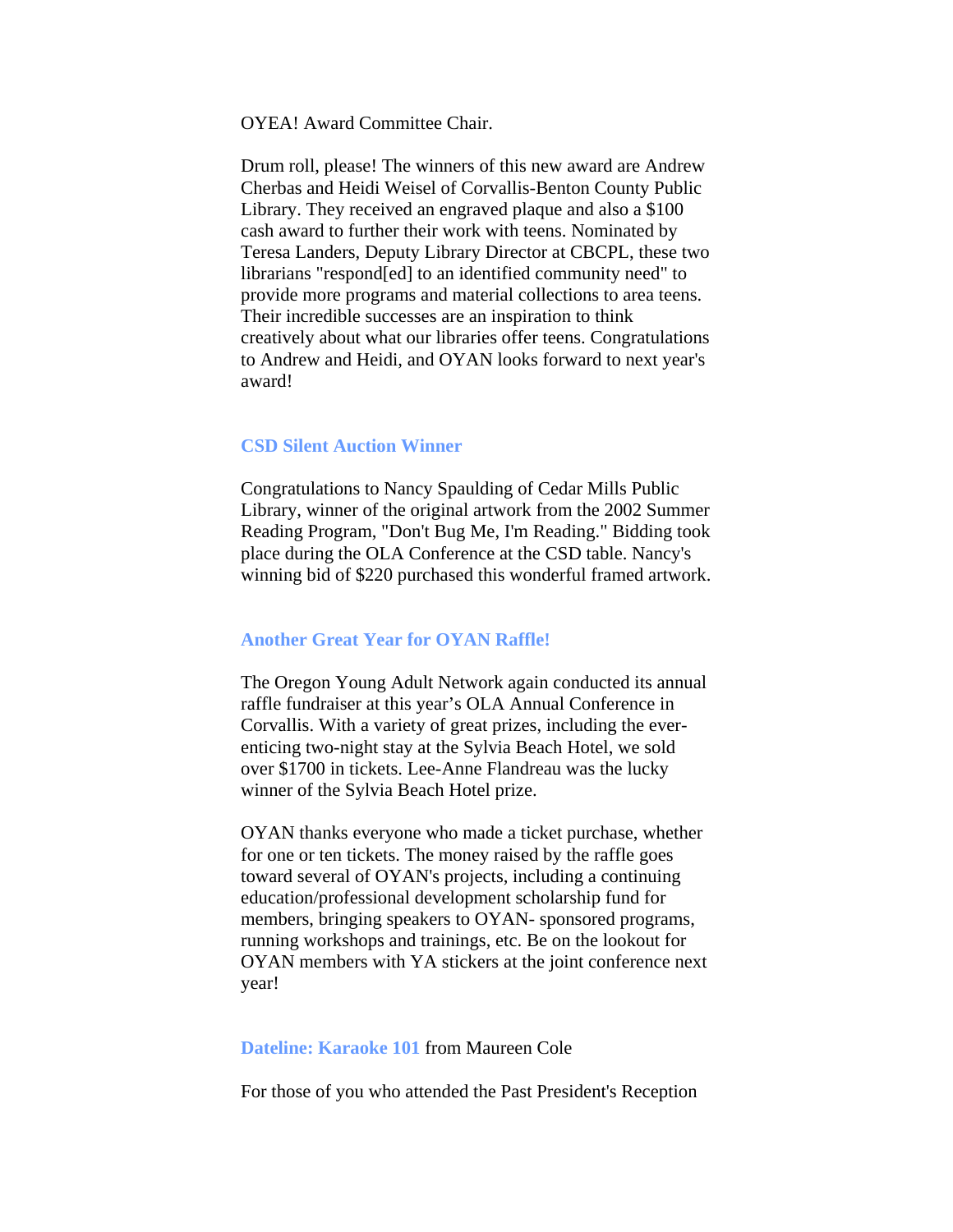<span id="page-8-0"></span>event, Karaoke 101, you now know that the PPRT will do almost anything to make a buck for the OLA MLS Scholarship Fund. That includes rockin' & rollin', shaking some booty, bidding on temporary tattoos, and joining in group sing alongs. Led by incomparable Eugene comedienne Leigh Anne Jasheway-Bryant, fifty or so people let out their inner "American Idol" for almost 2 hours. In the process, over \$600 was raised, which will be matched, up to \$1000, by the PPRT. And the money continues to roll in from those people who could not attend.

If you would like to contribute to this wonderfully worthy cause, please make your check to Oregon Library Association MLS Scholarship Fund, and mail to:

Oregon Library Association P.O. Box 2042 Salem, OR 97308-2042

Thank you everyone for all donations to date and for those who could attend, thank you for contributing to a very fun, unforgettable night. I don't think we have shown up on You Tube yet!

## **Legislative News**

**Virtual National Legislative Day** from Janet Webster

As several of us head back to Washington, D.C. for National Legislative Day on May 2, we hope many of you will call your Representatives and Senators. It's simple! Go to the [ALA](http://www.capwiz.com/ala/home/)  [Legislative page](http://www.capwiz.com/ala/home/) to find the phone number, call, and tell the person who answers that you hope your representative and senator will support full funding of LSTA. Of course, you can address other issues - DOPA, copyright, privacy, etc. And, you can send an email if you are nervous about making the call. A tip - cover one issue per email. The ALA Washington Office has [background on the various issues.](http://www.ala.org/ala/issues/fedissues.htm)

The OLA Legislative Committee has created an [issue brief on](http://olanetwork.wikispaces.com/OLA%27s+Issue+Papers+for+the+2007+Legislature)  [social networking](http://olanetwork.wikispaces.com/OLA%27s+Issue+Papers+for+the+2007+Legislature) that gives examples of how we are using social networking. You could fax this with a cover letter. The important thing is to make some contact. Those of us who will be there would love to walk in to Senator Smith's or Wyden's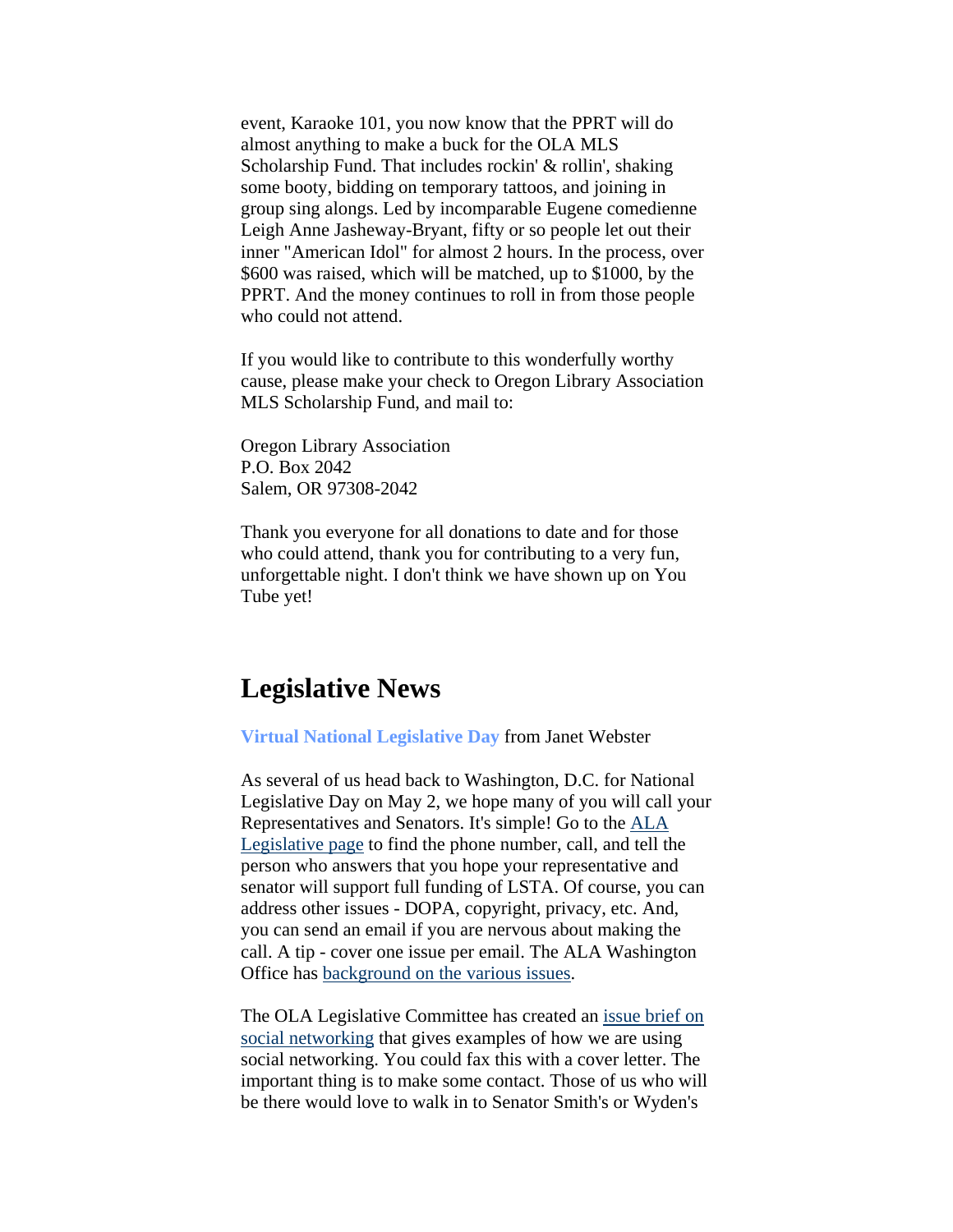<span id="page-9-0"></span>office and have them comment about the number of calls they've received. So mark May 2 as the day to call Washington.

Thanks for speaking up. ---OLA Legislation Committee

## **Happenings**

#### **2007 Oregon Virtual Reference Summit**

The 2007 Oregon Virtual Reference Summit is a free, one-day conference that seeks to help virtual reference practitioners in Oregon meet and learn from one another. A full program can be viewed at:

The Summit will be held on June 1 from 9:30am-4:30pm at Central Oregon Community College Library, Bend, OR. Register online at the [conference website](http://www.oregonlibraries.net/summit/register). Registration is free and priority will be given to staff in Oregon libraries that register by May 1. Many attendees are partners with L-net but the summit is open to all.

Plenary speaker Marie Radford is Associate Professor & Library Consultant at the School of Communication, Information & Library Studies at Rutgers University. She is co-principal investigator for [Seeking Synchronicity:](http://www.oclc.org/research/projects/synchronicity/)  [Evaluating Virtual Reference Services from User, Non-User,](http://www.oclc.org/research/projects/synchronicity/)  [and Librarian Perspectives](http://www.oclc.org/research/projects/synchronicity/) and an expert on interpersonal relationships in virtual reference.

Other programs include:

- Keeping up with the best online web resources - Amy Lee and Sam Wallin, Fort Vancouver Regional Library
- What students need, what schools need - a panel discussion about teen use of L-net, Oregon's statewide virtual reference service
- Best practices in Virtual reference
	- Mary Ross, formerly of Seattle Public Library

**BCR Teleconference - The Relevance of Libraries in a Digital Age: Library Challenges & Opportunities**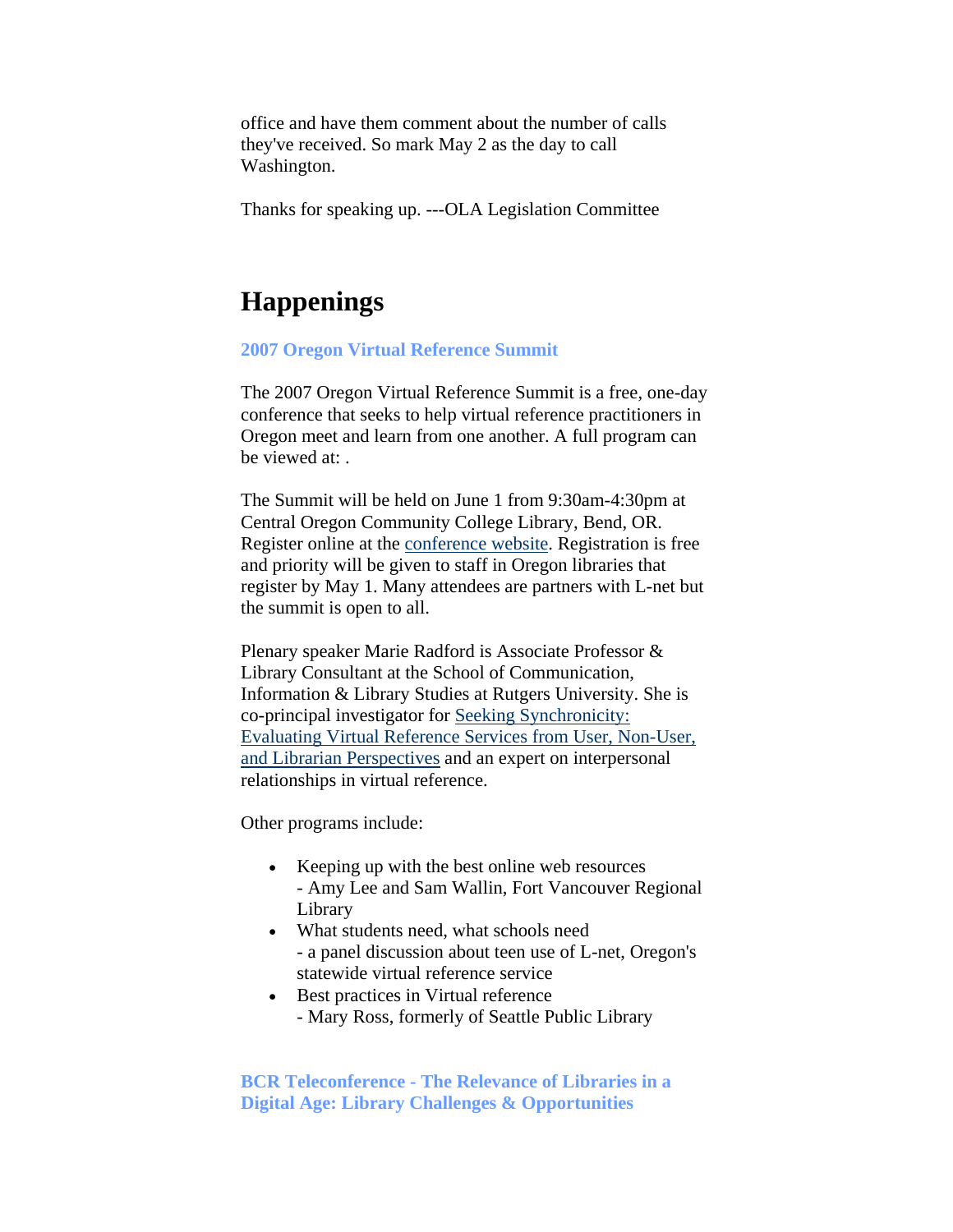<span id="page-10-0"></span>This teleconference is free to library staff in Oregon libraries and will be broadcast on Friday, May 11, from 9am - 10:30am.

James G. Neal, the Vice President for Information Services and University Librarian at Columbia University, will assemble a panel to discuss the future relevance of libraries as we know them. The digital age has been with us long enough to make some practical predictions of how traditional roles of libraries will change in information selection, acquisition, synthesis, navigation, dissemination, interpretation and archiving. New responsibilities in information aggregation, publishing education, research and development and policy advocacy will be explored. It promises to be a lively and provocative session.The [full webcast description](http://www.dupagepress.com/COD/index.php?id=1244) has additional information.

This teleconference is part of the "Library Challenges & Opportunities" series of workshops brought to you by the Oregon State Library and BCR and funded by LSTA. A DVD of this and previous workshops will be made available through interlibrary loan soon. Check [OSL's BCR Teleconference](http://oregon.gov/OSL/LD/technology/#BCR_Teleconference_Opportunities_
for_2006___2007)  [webpage](http://oregon.gov/OSL/LD/technology/#BCR_Teleconference_Opportunities_
for_2006___2007) for updates.

View the training via webcast from your personal computer or a computer you can access easily. Or you may attend a group session at a location near you. Please [review the host sites](http://bcr.org/training/teleconferences/sites/oregon/lib-digital.html) to find a convenient location.

Register for the webcast [online](http://bcr.org/training/teleconferences/register.html). Or [register for a group session](http://bcr.org/training/teleconferences/sites/oregon/next-gen.html) at a location near you. Select the site you want and, using the contact information provided, register by email or phone to attend that group session.

#### **New Library in Bethany Village**

The Cedar Mill Community Library signed a lease to rent a storefront to establish and operate a library in Bethany Village beginning this summer. Bethany is a fast growing area in unincorporated Washington County that will add up to 10,000 new residents in the next 10 years. The new library will be open 7 days a week and will focus on providing popular materials for all ages with a strong emphasis on materials and services for young children. The library is currently recruiting